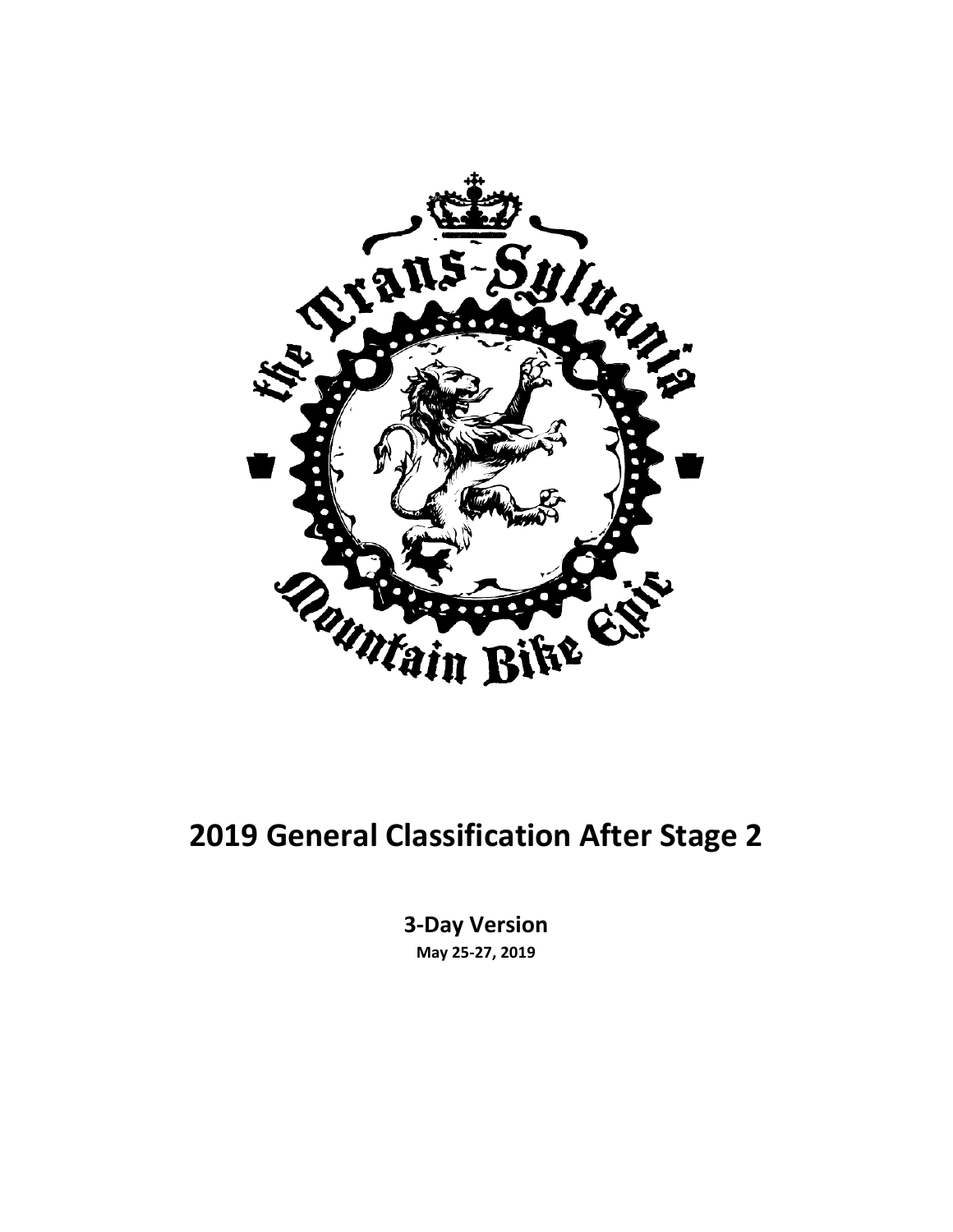# **OPEN MEN**

| <b>RANK</b>    | <b>BIB</b> | <b>NAME</b>                  | Stage 1     | Stage 2     | Stage 3 | <b>Total Time</b> |
|----------------|------------|------------------------------|-------------|-------------|---------|-------------------|
| 1              | 57         | <b>DAN ATKINS</b>            | 02:22:34.62 | 02:24:51.48 |         | 04:47:26.10       |
| $\overline{2}$ | 58         | <b>SCOTT GRAY</b>            | 02:49:58.77 | 02:29:44.18 |         | 05:19:42.95       |
| 3              | 302        | <b>PAUL BOKEN</b>            | 02:40:13.33 | 02:52:59.93 |         | 05:33:13.26       |
| $\overline{4}$ | 305        | <b>JOHN CLAUSEN</b>          | 02:43:28.85 | 02:59:07.27 |         | 05:42:36.12       |
| 5              | 301        | <b>MATT BURKE</b>            | 02:49:11.49 | 02:55:09.52 |         | 05:44:21.10       |
| 6              | 304        | <b>DAVID VAN SCHIE</b>       | 02:52:35.00 | 02:58:18.08 |         | 05:50:53.80       |
| 7              | 300        | <b>JARED STRITSMAN</b>       | 02:44:17.63 | 03:27:40.09 |         | 06:11:57.72       |
| 8              | 39         | <b>JOHN MCGURL</b>           | 03:07:35.87 | 03:42:01.18 |         | 06:49:37.50       |
| 9              | 307        | <b>PHILLIP LICHTENWALNER</b> | 03:15:46.01 | 03:46:58.82 |         | 07:02:44.83       |
| 10             | 303        | <b>GREGORY RUSHTON</b>       | 04:22:56.94 | 04:39:44.59 |         | 09:02:41.53       |
|                |            |                              |             |             |         |                   |

# **OPEN WOMEN**

| <b>RANK</b> | <b>BIB</b> | <b>NAMF</b>         | Stage 1     | Stage 2     | Stage 3 | <b>Total Time</b> |
|-------------|------------|---------------------|-------------|-------------|---------|-------------------|
|             |            | 322 JESSICA NANKMAN | 02:52:37.46 | 02:56:40.59 |         | 05:49:18.50       |
|             |            | 323 CINDY COPLEY    | 03:05:06.27 | 03:42:35.07 |         | 06:47:41.34       |
| 3           |            | 320 CHRISTINA ALSOP | 03:30:02.22 | 04:00:10.95 |         | 07:30:13.17       |

### **MEN 40-49**

| <b>RANK</b>      | <b>BIB</b> | <b>NAME</b>          | Stage 1     | Stage 2     | Stage 3 | <b>Total Time</b> |
|------------------|------------|----------------------|-------------|-------------|---------|-------------------|
| 1                | 343        | <b>IAN ODELL</b>     | 02:39:40.01 | 02:40:59.81 |         | 05:20:39.82       |
| $\overline{2}$   | 344        | <b>SEAN FRODYMA</b>  | 02:38:23.69 | 02:51:32.69 |         | 05:29:56.38       |
| 3                | 349        | <b>NICK CROSSED</b>  | 02:52:01.75 | 03:06:24.32 |         | 05:58:26.70       |
| $\boldsymbol{4}$ | 347        | <b>BRIAN CAREY</b>   | 03:03:31.18 | 03:21:13.57 |         | 06:24:44.75       |
| 5                | 348        | <b>STEVE SCHWARZ</b> | 03:16:53.18 | 03:36:31.71 |         | 06:53:24.89       |
| 6                | 342        | <b>JOSHUA CALVI</b>  | 03:19:01.15 | 03:35:41.15 |         | 06:54:42.30       |
| 7                | 341        | <b>MICHAEL JONES</b> | 03:59:35.46 | 04:43:54.70 |         | 08:43:30.16       |